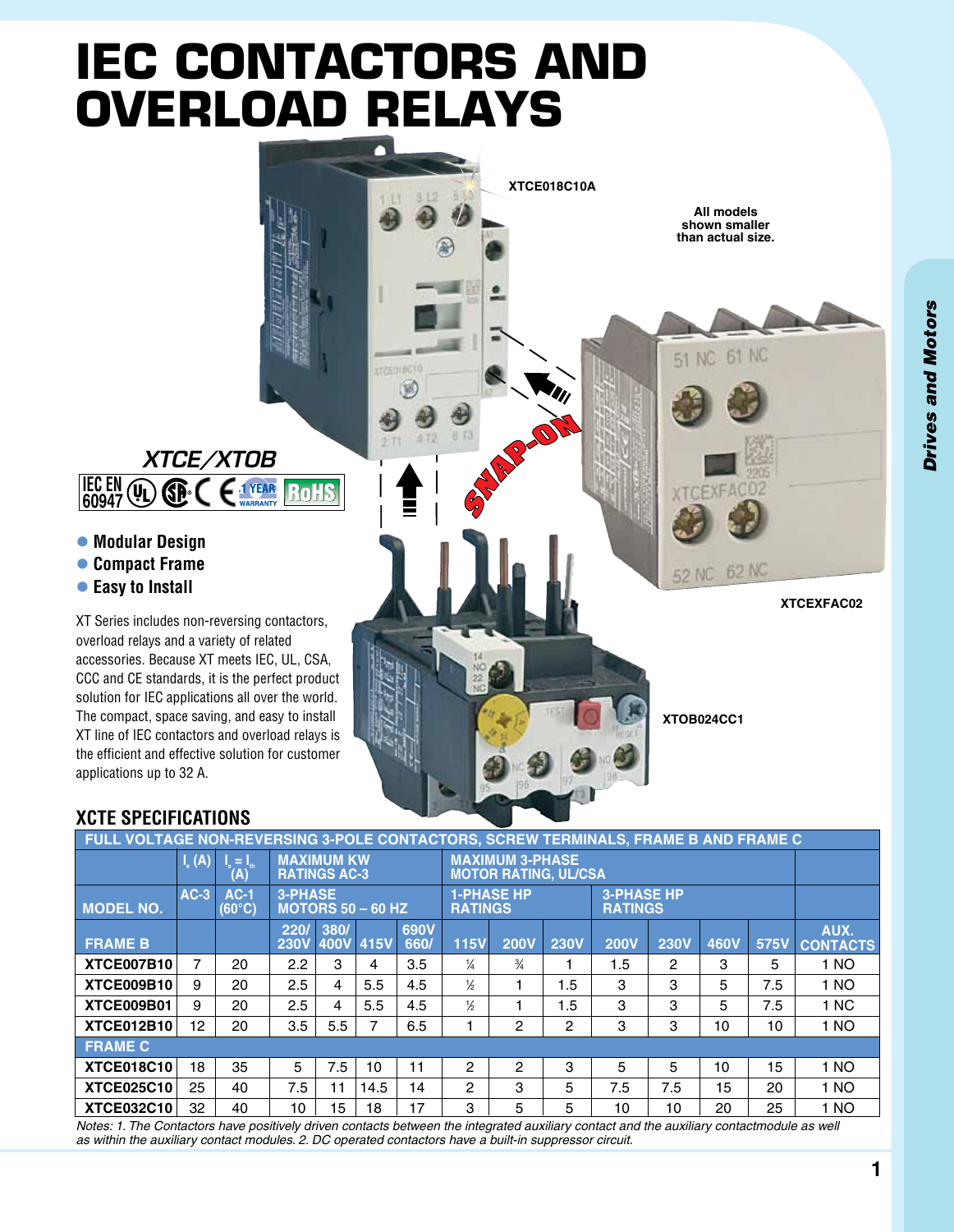## **Contractors Specifications**

|                                                                                                                                                                                                 |                                                  | <b>FRAME B</b> |                                                                                |                                    | <b>FRAME C</b>        |                       |  |  |
|-------------------------------------------------------------------------------------------------------------------------------------------------------------------------------------------------|--------------------------------------------------|----------------|--------------------------------------------------------------------------------|------------------------------------|-----------------------|-----------------------|--|--|
| <b>MODELS</b>                                                                                                                                                                                   |                                                  |                | XTCE007B XTCE009B XTCE012B XTCF020B                                            | XTCE018C XTCE025C XTCE032C         |                       |                       |  |  |
| <b>Standards</b>                                                                                                                                                                                | IEC/EN 60947, VDE 0660, UL, CSA, CCC, RoHS       |                |                                                                                |                                    |                       |                       |  |  |
| Weights in kg (lb)<br><b>AC Operated</b>                                                                                                                                                        | 0.23(0.51)                                       |                |                                                                                |                                    |                       |                       |  |  |
|                                                                                                                                                                                                 |                                                  |                |                                                                                |                                    | 0.42(0.93)            |                       |  |  |
| <b>DC Operated</b>                                                                                                                                                                              | 0.28(0.62)<br>0.48(1.06)                         |                |                                                                                |                                    |                       |                       |  |  |
| <b>Mechanical Life</b><br><b>Mechanical Operating Frequency</b>                                                                                                                                 | 10,000,000                                       |                |                                                                                |                                    |                       |                       |  |  |
| (ops/hr) AC or DC Operated                                                                                                                                                                      |                                                  | 9000           |                                                                                | 5000                               |                       |                       |  |  |
| <b>Electrical Operating Frequency (ops/hr)</b>                                                                                                                                                  |                                                  |                |                                                                                |                                    |                       |                       |  |  |
| AC-1: 400V I                                                                                                                                                                                    |                                                  | 800            |                                                                                | 800                                |                       |                       |  |  |
| AC-3: 400VI                                                                                                                                                                                     |                                                  | 1000           |                                                                                | 800                                |                       |                       |  |  |
| AC-4: 400VI                                                                                                                                                                                     |                                                  |                | 300                                                                            | 300                                |                       |                       |  |  |
| <b>Climatic Proofing</b>                                                                                                                                                                        |                                                  |                | Damp heat, constant, to IEC 60068-2-78; Damp heat, cyclical, to IEC 60068-2-30 |                                    |                       |                       |  |  |
| Insulation Voltage (U) Vac                                                                                                                                                                      |                                                  |                |                                                                                | 690                                |                       |                       |  |  |
| Impulse Withstand Voltage (Uimp) Vac                                                                                                                                                            |                                                  |                |                                                                                | 8000                               |                       |                       |  |  |
| Operational Voltage (U) Vac                                                                                                                                                                     |                                                  |                |                                                                                | 690                                |                       |                       |  |  |
| Safe Isolation to VDE 0106<br>Part 101 and Part 101/A1                                                                                                                                          |                                                  |                |                                                                                |                                    |                       |                       |  |  |
| <b>Between Coil and Contacts (Vac)</b>                                                                                                                                                          |                                                  | 400            |                                                                                |                                    | 440                   |                       |  |  |
| <b>Between Contacts (Vac)</b>                                                                                                                                                                   |                                                  | 400            |                                                                                | 238                                |                       | 440                   |  |  |
| <b>Making Capacity Up to 690V (Amps)</b>                                                                                                                                                        | 112                                              | 112            | 144                                                                            |                                    | 440                   |                       |  |  |
| <b>Breaking Capacity (Amps)</b>                                                                                                                                                                 |                                                  |                |                                                                                |                                    |                       |                       |  |  |
| 220/230V                                                                                                                                                                                        | 70                                               | 90             | 120                                                                            | 170                                | 250                   | 320                   |  |  |
| 380/400V                                                                                                                                                                                        | 70                                               | 90             | 120                                                                            | 170                                | 250                   | 320                   |  |  |
| 500V                                                                                                                                                                                            | 50                                               | 70             | 100                                                                            | 170                                | 250                   | 320                   |  |  |
| 660/690V                                                                                                                                                                                        | 40                                               | 50             | 70                                                                             | 120                                | 150                   | 80                    |  |  |
| <b>Short-Circuit Protection Rating Maximum Fuse</b><br><b>Type 2 Coordination</b><br>400V: gG/gL 500V<br>690V: gG/gL 690V<br><b>Type 1 Coordination</b><br>400V: gG/gL 500V<br>690V: gG/gL 690V | 16                                               | 20<br>35<br>20 | 20                                                                             | 25<br>25<br>63<br>50               | 35<br>35<br>100<br>50 | 63<br>35<br>125<br>63 |  |  |
| <b>Degree of Protection</b>                                                                                                                                                                     |                                                  |                | <b>IP20</b>                                                                    |                                    |                       |                       |  |  |
| <b>Protection Against Direct Contact when</b>                                                                                                                                                   |                                                  |                |                                                                                |                                    |                       |                       |  |  |
| Actuated from Front (IEC 536)                                                                                                                                                                   | Finger- and back-of-hand proof                   |                |                                                                                |                                    |                       |                       |  |  |
| <b>Terminal Capacity Main Cable-</b><br>Screw Terminals Solid (mm <sup>2</sup> )                                                                                                                | 1 x (0.75 to 4), 2 x (0.75 to 2.5)               |                |                                                                                | 1 x (0.75 to 16), 2 x (0.75 to 10) |                       |                       |  |  |
| Flexible with Ferrule (mm <sup>2</sup> )                                                                                                                                                        | 1 x (0.75 to 2.5), 1 x (0.75 to 2.5)             |                |                                                                                | 1 x (0.75 to 16), 2 x (0.75 to 10) |                       |                       |  |  |
| Solid or Stranded (AWG)                                                                                                                                                                         | 18 to 14                                         |                |                                                                                | 18 to 6                            |                       |                       |  |  |
| <b>Terminal Capacity Control Circuit Cable-</b><br><b>Screw Terminals Solid (mm<sup>2</sup>)</b>                                                                                                |                                                  |                | 1 x (0.75 to 4), 2 x (0.75 to 2.5)                                             | 1 x (0.75 to 4), 2 x (0.75 to 4)   |                       |                       |  |  |
| Flexible with Ferrule (mm <sup>2</sup> )                                                                                                                                                        | 1 x (0.75 to 2.5), 2 x (0.75 to 2.5)             |                |                                                                                |                                    |                       |                       |  |  |
| <b>Solid or Stranded (AWG)</b>                                                                                                                                                                  | 18 to 14                                         |                |                                                                                |                                    |                       |                       |  |  |
| Main Cable & Control Circuit Cable<br><b>Connection Screw/Bolt</b>                                                                                                                              |                                                  | M3.5           |                                                                                | M <sub>5</sub>                     |                       |                       |  |  |
| <b>Tightening Torque Nm Lb-in</b>                                                                                                                                                               |                                                  | 1.2(10.6)      |                                                                                | 3(26.6)                            |                       |                       |  |  |
| <b>Tools</b>                                                                                                                                                                                    |                                                  |                |                                                                                |                                    |                       |                       |  |  |
| <b>Main &amp; Control Circuit Cable</b><br>(Screw Terminals)                                                                                                                                    | Size 2                                           |                |                                                                                |                                    |                       |                       |  |  |
| <b>Pozidriv Screwdriver</b>                                                                                                                                                                     | $0.8 \times 5.5$                                 |                |                                                                                |                                    |                       |                       |  |  |
| <b>Standard Screwdriver</b>                                                                                                                                                                     | $1 \times 6$                                     |                |                                                                                |                                    |                       |                       |  |  |
| <b>Ambient Temperature</b>                                                                                                                                                                      |                                                  |                |                                                                                |                                    |                       |                       |  |  |
| Open                                                                                                                                                                                            | -25 to 60 $^{\circ}$ C (-13 to 140 $^{\circ}$ F) |                |                                                                                |                                    |                       |                       |  |  |
| <b>Enclosed</b>                                                                                                                                                                                 | -25 to 40 $^{\circ}$ C (-13 to 104 $^{\circ}$ F) |                |                                                                                |                                    |                       |                       |  |  |
| <b>Ambient Storage Temperature</b>                                                                                                                                                              | -40 to 80°C (-40 to 176°F)                       |                |                                                                                |                                    |                       |                       |  |  |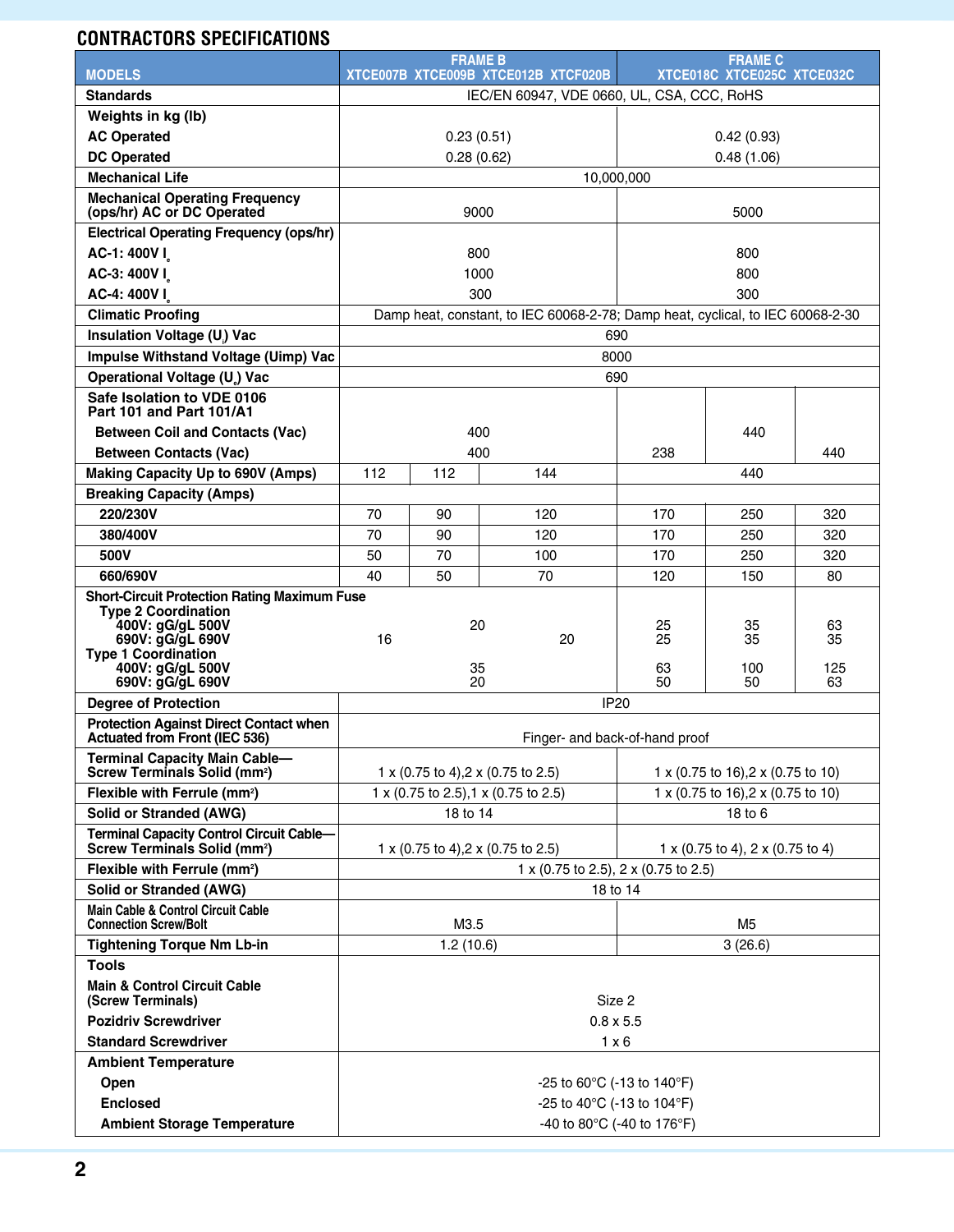

### **Auxiliary Contacts Technical Data and Specifications**

| <b>MODEL</b>                                                                                                | <b>XTCE007B TO XTCE032C</b> | <b>XTCEXFAC</b>                                                          |
|-------------------------------------------------------------------------------------------------------------|-----------------------------|--------------------------------------------------------------------------|
| <b>Interlocked Opposing Contacts with An Auxiliary</b><br>Contact Module (to IEC 60947-5 -1 Annex L)        |                             | Yes                                                                      |
| <b>Break Contact (Not Late-Break Contact) Suitable</b><br>as a Mirror Contact (to IEC/EN 60947-4-1 Annex F) | XTCE007B to<br>XTCE032C     | XTCE007B to<br>XTCE032C                                                  |
| Rated Impulse Withstand Voltage, (U <sub>imp</sub> ) Vac                                                    | 6000                        | —                                                                        |
| <b>Overvoltage Category/Pollution Degree</b>                                                                | III/3                       |                                                                          |
| Rated Insulation Voltage, (U) Vac                                                                           | 690                         |                                                                          |
| Rated Operational Voltage, (U) Vac                                                                          |                             |                                                                          |
| Safe isolation to VDE 0106 Part 101<br>and Part 101(A) in Vac                                               |                             |                                                                          |
| <b>Between Coil and Auxiliary Contacts</b>                                                                  | 400                         | 400                                                                      |
| <b>Between the Auxiliary Contacts</b>                                                                       | 400                         | 400                                                                      |
| <b>Rated Operational Current, I</b>                                                                         |                             |                                                                          |
| <b>AC-15</b>                                                                                                |                             |                                                                          |
| <b>230V</b>                                                                                                 | 6 A                         | 6 A                                                                      |
| 380/415V                                                                                                    | 4 A                         | 3 A                                                                      |
| 500V                                                                                                        | 1.5A                        |                                                                          |
| DC-3 L/R 5 mS 24V                                                                                           | 10A                         | 10A                                                                      |
| 60V                                                                                                         | 6 A                         | 6 A                                                                      |
| <b>110V</b>                                                                                                 | 3A                          | 3 A                                                                      |
| <b>220V</b>                                                                                                 | 1A                          | 1 A                                                                      |
| Conventional Thermal Current, I <sub>th</sub>                                                               | 16 A                        | 16 A                                                                     |
| Control Circuit Reliability (at $U_s = 24$ Vdc, $U_{min} =$<br>17V, $I_{min} = 5.4$ mA)                     |                             | $\langle 10^8 \rangle$ , $\langle$ one failure at 100 million operations |
| Component Lifespan, Operations x 106 at Ue = 230V,<br>AC-15, 3 A                                            | 1.3                         | 1.3                                                                      |
| <b>Short-Circuit Rating Without Welding</b><br>Maximum Fuse, gG/gL                                          | 10 A                        | 10A                                                                      |

#### **Mini Overload Specifications**

|                  |                                     |                             |                                  | <b>SHORT CIRCUIT PROTECTION (A)</b>                        |                                                            |                                  |                               |  |  |
|------------------|-------------------------------------|-----------------------------|----------------------------------|------------------------------------------------------------|------------------------------------------------------------|----------------------------------|-------------------------------|--|--|
| <b>MODEL NO.</b> | <b>OVERLOAD</b><br><b>RELEASE I</b> | <b>TRIP</b><br><b>CLASS</b> | <b>CONTACT</b><br><b>CONFIG.</b> | <b>TYPE 1</b><br><b>COORD-</b><br><b>INATION.</b><br>GG/GL | <b>TYPE 2</b><br><b>COORD-</b><br><b>INATION,</b><br>GG/GL | <b>CIRCUIT</b><br><b>BREAKER</b> | <b>CEC/NEC</b><br><b>FUSE</b> |  |  |
| XTOB001BC1       | $0.6 - 1$ A                         |                             |                                  | 25                                                         | 4                                                          | 25                               | 3                             |  |  |
| XTOB1P6BC1       | $1-1.6A$                            |                             | 1 NO-<br>1 NC                    | 25                                                         | 6                                                          | 25                               | 6                             |  |  |
| XTOB2P4BC1       | $1.6 - 2.4$ A                       | 10A                         |                                  | 25                                                         | 10                                                         | 25                               | 6                             |  |  |
| XTOB004BC1       | $2.4 - 4A$                          |                             |                                  | 25                                                         | 16                                                         | 25                               | 15                            |  |  |
| XTOB006BC1       | $4-6A$                              |                             |                                  | 25                                                         | 20                                                         | 25                               | 20                            |  |  |
| XTOB010BC1       | $6-10A$                             |                             |                                  | 50                                                         | 25                                                         | 25                               | 35                            |  |  |
| XTOB012BC1       | $9-12A$                             |                             |                                  | 50                                                         | 25                                                         | 25                               | 45                            |  |  |
| XTOB016CC1       | $10-16A$                            |                             |                                  | 63                                                         | 35                                                         | 30                               | 25                            |  |  |
| XTOB024CC1       | 16-24 A                             |                             |                                  | 100                                                        | 35                                                         | 30                               | 25                            |  |  |
| XTOB032CC1       | 24-32 A                             |                             |                                  | 125                                                        | 63                                                         | 30                               | 25                            |  |  |

*Note 1: Short-circuit protection: Observe the maximum permissible fuse of the contactor with direct device mounting.*